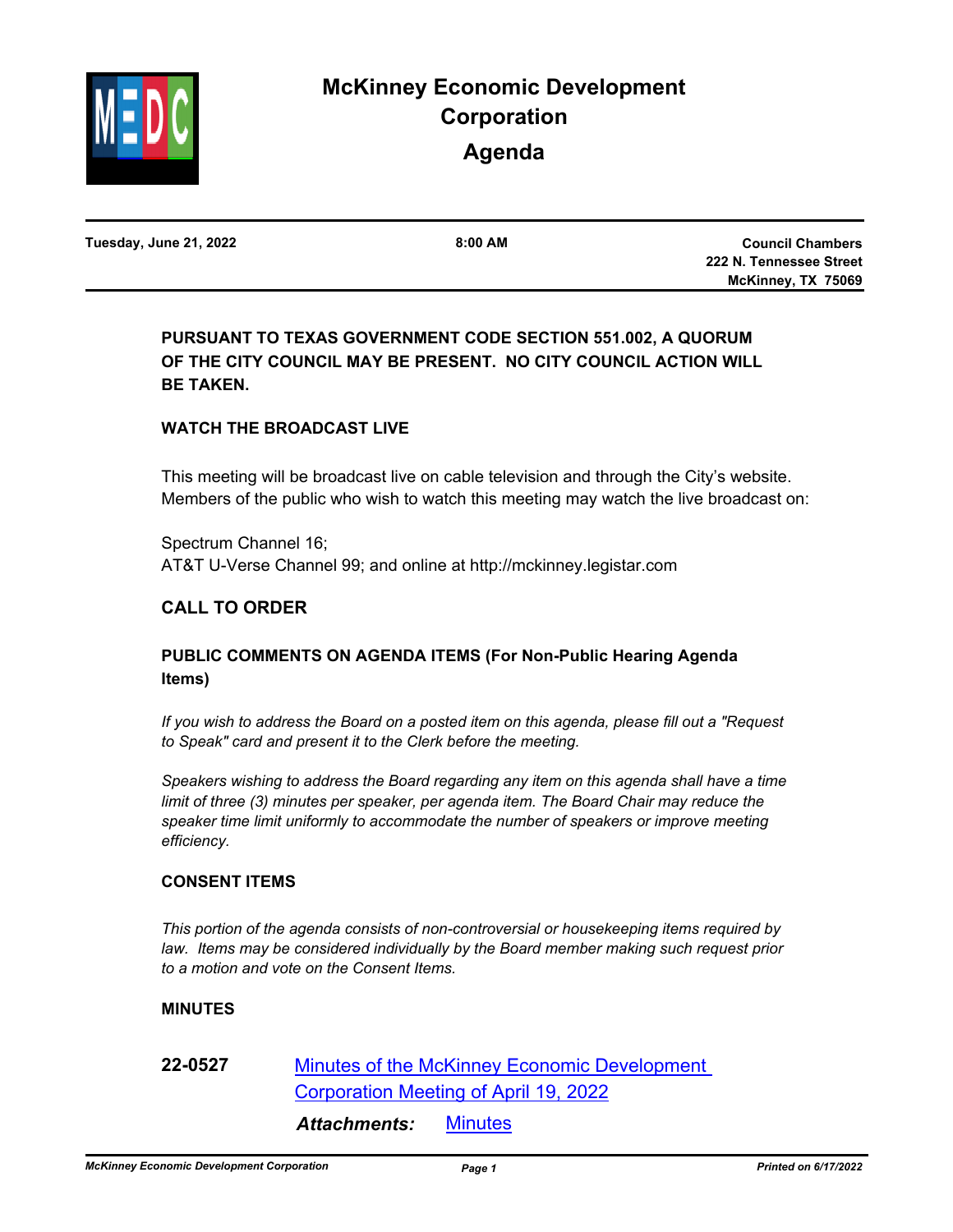| 22-0528               | Minutes of the McKinney Economic Development<br><b>Corporation Meeting of May 24, 2022</b>                                                                                              |                                                            |
|-----------------------|-----------------------------------------------------------------------------------------------------------------------------------------------------------------------------------------|------------------------------------------------------------|
|                       | <b>Attachments:</b>                                                                                                                                                                     | <b>Minutes</b>                                             |
| <b>REPORTS</b>        |                                                                                                                                                                                         |                                                            |
| 22-0529               | <b>Board and Liaison Updates</b><br><b>Board Chairman</b><br><b>City of McKinney</b><br><b>Chamber of Commerce</b><br><b>Community Development Corporation</b><br><b>Visit McKinney</b> |                                                            |
|                       | <b>Attachments:</b>                                                                                                                                                                     | <b>MCDC Report</b>                                         |
|                       |                                                                                                                                                                                         | <b>Visit McKinney Report</b>                               |
| 22-0530               |                                                                                                                                                                                         | <b>Consider/Discuss MEDC Monthly Organizational Report</b> |
|                       | <b>Attachments:</b>                                                                                                                                                                     | <b>Organizational Report</b>                               |
| 22-0531               | <b>Consider/Discuss MEDC Monthly Metrics Dashboard Report</b>                                                                                                                           |                                                            |
|                       | <b>Attachments:</b>                                                                                                                                                                     | <b>Metrics Dashboard Report</b>                            |
| <b>REGULAR AGENDA</b> |                                                                                                                                                                                         |                                                            |
| 22-0532               | Consider/Discuss/Act on the April 2022 Financials                                                                                                                                       |                                                            |
|                       | Attachments:                                                                                                                                                                            | <b>April 2022 Financials</b>                               |
|                       |                                                                                                                                                                                         | <b>April 2022 Transmittal Letter</b>                       |
|                       |                                                                                                                                                                                         | <b>April 2022 Invoices</b>                                 |
| 22-0533               | <b>Consider/Discuss/Act on the May 2022 Financials</b>                                                                                                                                  |                                                            |
|                       | <b>Attachments:</b>                                                                                                                                                                     | <b>May 2022 Financials</b>                                 |
|                       |                                                                                                                                                                                         | <b>May 2022 Transmittal Letter</b>                         |
|                       |                                                                                                                                                                                         | May 2022 Invoices                                          |
| 22-0534               |                                                                                                                                                                                         | Consider/Discuss/Act on an Amendment to the Grant          |

[Agreement by and Between Active Security Consulting and](http://mckinney.legistar.com/gateway.aspx?m=l&id=23987)